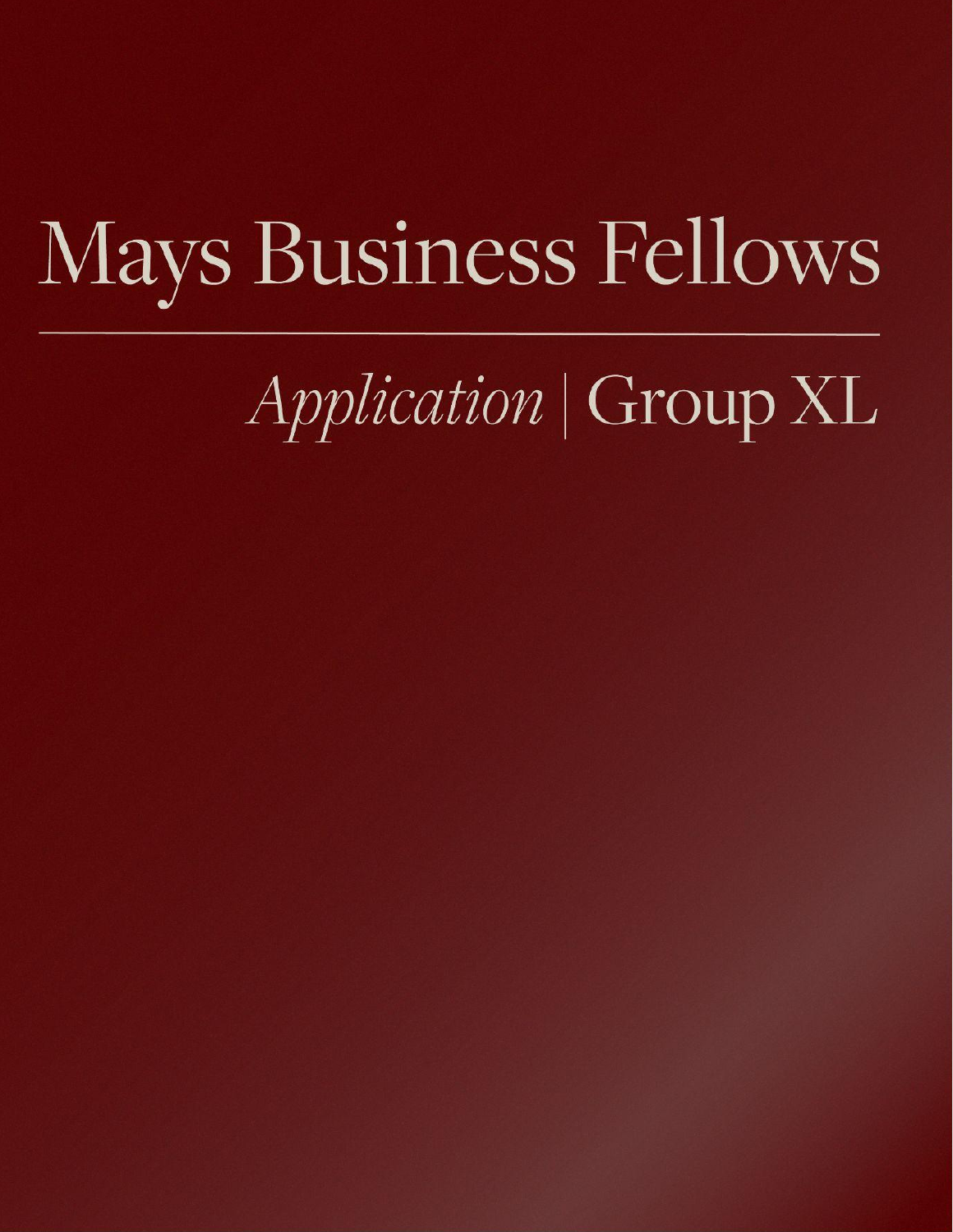# **Requirements**

- Must be a current student in Mays Business School or an approved exception to policy
- Must have completed at least 60 hours of coursework (U3, U4, or Graduate Students)
- Must have a current cumulative GPA of 3.0 or higher
- Must be in residence at Texas A&M University for the Spring 2022 semester
- Exceptions to these requirements may be made at the discretion of the Fellows Director. To request an exception, email [fellows@mays.tamu.edu.](mailto:fellows@mays.tamu.edu)

## **Important Dates**

- **Friday, September 3rd**
	- Applications become available at

<http://mays.tamu.edu/special-programs/business-fellows/>

- **Wednesday, September 15th; 7:30-9:00pm**
	- Wehner 161
	- Attendance is recommended, but not required
		- Dress Code: College Casual
- **Friday, October 1st**
	- Application must be submitted *electronically* by **11:59 p.m.** at [http://mays.tamu.edu/special-](http://mays.tamu.edu/special-programs/business-fellows/) [programs/business-fellows/](http://mays.tamu.edu/special-programs/business-fellows/)

#### ▪ **Tuesday, October 26th**

- Applicants will be notified if they are selected for an interview via a letter that is to be picked up at 9:00am in room Wehner 230. Sign-up instructions will be given at that time.

- **Friday, October 23rd Friday, November 13th**
	- Interviews will be held
	- Attire: Business Casual
- **Tuesday, November 23rd**
	- Announcement letters for Fellows Group XL will be picked up in room Wehner 230 at 9:00am
- **Wednesday, December 8th**
	- Orientation for Group XL begins at 6:00 pm in Cocanougher (183) in Wehner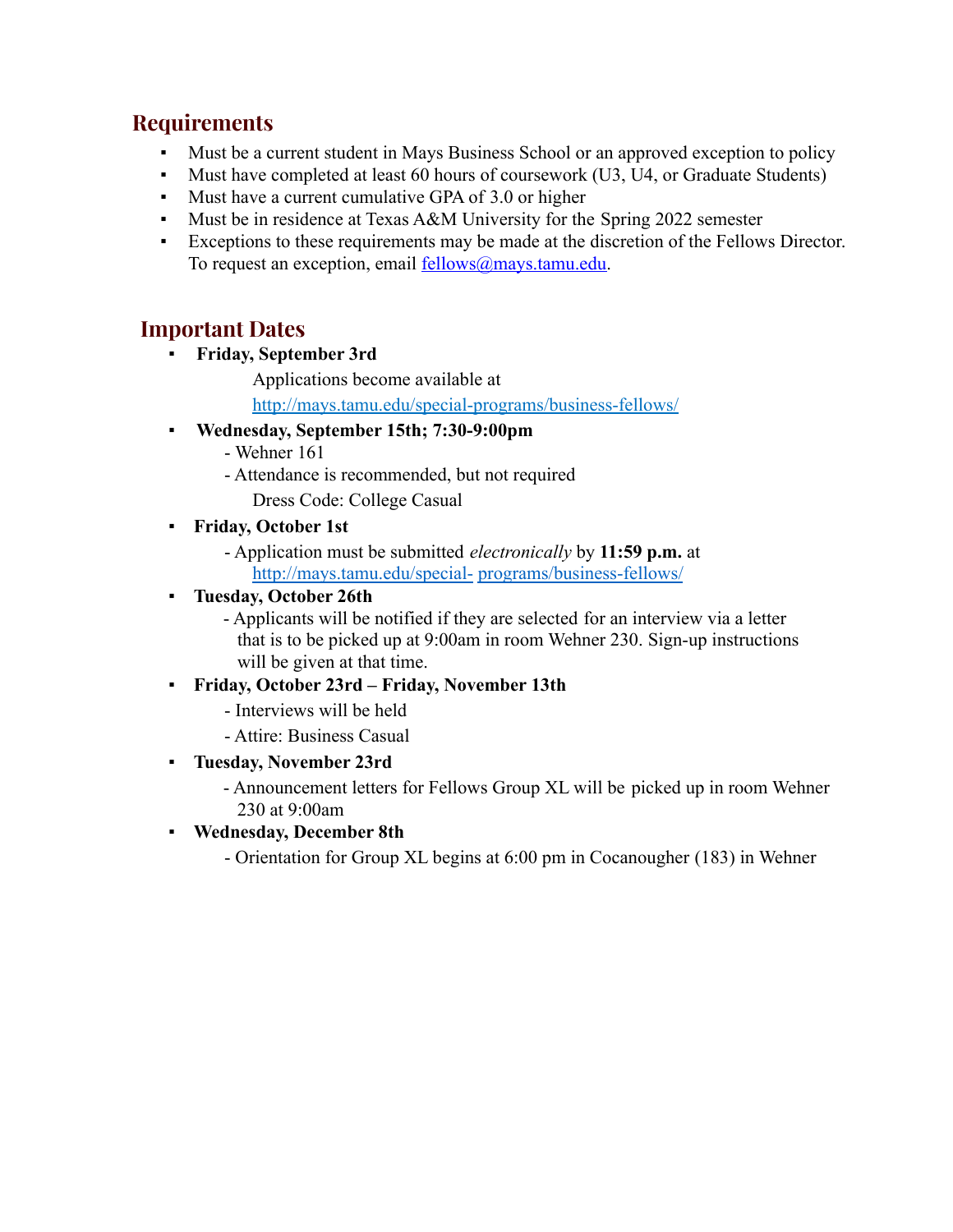## **Frequently Asked Questions**

- When is the Fellows class scheduled?
	- Fellows is a one-semester program that counts for three general elective credit hours
	- The course will meet every Wednesday from 6:00 p.m. to 10:00 p.m. during the spring semester.
- May I schedule a meeting with the director or assistant director to discuss Fellows?
	- No. If you have questions about the program, please attend the informational meeting or contact the Selections Coordinators, Kaylee Farber or Macy Miller, via email at [fellows@mays.tamu.edu](mailto:fellows@mays.tamu.edu)
- For more information regarding the program, please reference the Business Fellows Handbook at

<http://mays.tamu.edu/special-programs/business-fellows/>.

#### **The Application Process**

- 1. Application packet (details below) must be submitted electronically by **Friday, October 1st at 11:59pm.**
- 2. Application is available and must be submitted at [http://mays.tamu.edu/special-](http://mays.tamu.edu/special-programs/business-fellows/) [programs/business-fellows/](http://mays.tamu.edu/special-programs/business-fellows/)
- 3. Interviews will be conducted for selected applicants.
- 4. Fellows Group XL will be selected after interviews have been conducted

## **Application Packet**

A completed application packet includes one copy of each of the following. Please submit the resume, experiential log, and essay as separate PDF files.

- 1. Current Resume
	- Limit to **one** page
	- **DO NOT** put your name at the top; instead include the last **four** digits of your UIN
	- **REMOVE** your name, address, and email address from the document
	- Submit as a PDF file named "Resume.pdf"
- 2. Experiential Log
	- The format for the log is provided here:

<https://mays.tamu.edu/special-programs/business-fellows/>

- **DO NOT** put your name at the top; instead include the last **four** digits of your UIN
- Limit to **4** pages
- Use 12 pt. font
- Submit as a PDF file named "ExperientialLog.pdf"